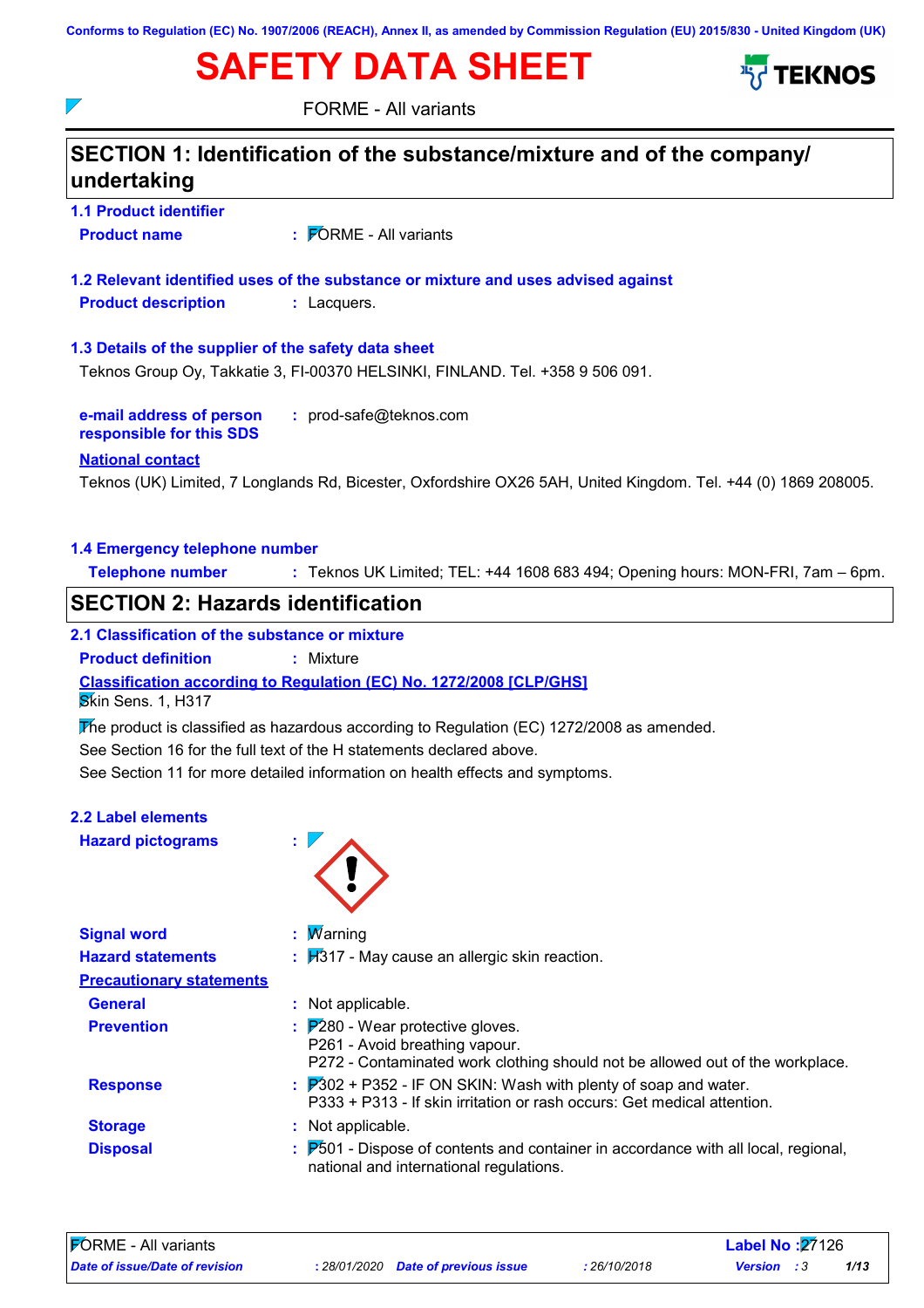# **SECTION 2: Hazards identification**

| <b>Hazardous ingredients</b>                                                                                                                                    | : trisobutyl phosphate<br>1,2-benzisothiazol-3(2H)-one<br>2-methyl-2H-isothiazol-3-one<br>reaction mass of: 5-chloro-2-methyl-4-isothiazolin-3-one [EC no. 247-500-7] and<br>2-methyl-2H-isothiazol-3-one [EC no. 220-239-6] (3:1) |
|-----------------------------------------------------------------------------------------------------------------------------------------------------------------|------------------------------------------------------------------------------------------------------------------------------------------------------------------------------------------------------------------------------------|
| <b>Supplemental label</b><br>elements                                                                                                                           | : Contains biocidal products for in-can preservation: BIT and Bronopol and DTBMA<br>and C(M)IT/MIT (3:1) and MBIT.                                                                                                                 |
| <b>Annex XVII - Restrictions</b><br>on the manufacture,<br>placing on the market and<br>use of certain dangerous<br>substances, mixtures and<br><b>articles</b> |                                                                                                                                                                                                                                    |

#### **2.3 Other hazards**

| Other hazards which do       | : None known. |  |
|------------------------------|---------------|--|
| not result in classification |               |  |

# **SECTION 3: Composition/information on ingredients**

| [1] [2]<br>1-Methoxy 2-propanol<br>REACH #:<br>≤3<br>Flam. Liq. 3, H226<br>01-2119457435-35<br>STOT SE 3, H336<br>EC: 203-539-1<br>CAS: 107-98-2<br>Index: 603-064-00-3<br>$<$ 1<br>[1] [2]<br>triisobutyl phosphate<br>REACH #:<br>Skin Sens. 1B, H317<br>01-2119957118-32<br>EC: 204-798-3<br>CAS: 126-71-6<br>$[1]$<br>EC: 220-120-9<br>< 0.05<br>1,2-benzisothiazol-3(2H)-one<br>Acute Tox. 4, H302<br>CAS: 2634-33-5<br>Skin Irrit. 2, H315<br>Index: 613-088-00-6<br>Eye Dam. 1, H318<br>Skin Sens. 1, H317<br>Aquatic Acute 1, H400<br>$(M=1)$<br>$[1]$<br>< 0.01<br>EC: 220-239-6<br>Acute Tox. 3, H301<br>CAS: 2682-20-4<br>Acute Tox. 3, H311<br>Acute Tox. 2, H330<br>Skin Corr. 1B, H314<br>Eye Dam. 1, H318<br>Skin Sens. 1A, H317<br>Aquatic Acute 1, H400<br>$(M=10)$<br>Aquatic Chronic 1,<br>$H410 (M=1)$<br><b>EUH071</b><br>< 0.0015<br>$[1]$<br>CAS: 55965-84-9<br>Acute Tox. 3, H301<br>Index: 613-167-00-5<br>Acute Tox. 2, H310<br>Acute Tox. 2, H330<br>Skin Corr. 1C, H314<br>Eye Dam. 1, H318<br>Skin Sens. 1A, H317<br>Aquatic Acute 1, H400<br>$(M=100)$<br>Aquatic Chronic 1,<br>H410 (M=100) | <b>Product/ingredient name</b> | <b>Identifiers</b> | $\frac{9}{6}$ | <b>Regulation (EC) No.</b><br>1272/2008 [CLP] | <b>Type</b> |
|----------------------------------------------------------------------------------------------------------------------------------------------------------------------------------------------------------------------------------------------------------------------------------------------------------------------------------------------------------------------------------------------------------------------------------------------------------------------------------------------------------------------------------------------------------------------------------------------------------------------------------------------------------------------------------------------------------------------------------------------------------------------------------------------------------------------------------------------------------------------------------------------------------------------------------------------------------------------------------------------------------------------------------------------------------------------------------------------------------------------------|--------------------------------|--------------------|---------------|-----------------------------------------------|-------------|
|                                                                                                                                                                                                                                                                                                                                                                                                                                                                                                                                                                                                                                                                                                                                                                                                                                                                                                                                                                                                                                                                                                                            |                                |                    |               |                                               |             |
|                                                                                                                                                                                                                                                                                                                                                                                                                                                                                                                                                                                                                                                                                                                                                                                                                                                                                                                                                                                                                                                                                                                            |                                |                    |               |                                               |             |
| 2-methyl-2H-isothiazol-3-one                                                                                                                                                                                                                                                                                                                                                                                                                                                                                                                                                                                                                                                                                                                                                                                                                                                                                                                                                                                                                                                                                               |                                |                    |               |                                               |             |
| reaction mass of: 5-chloro-<br>2-methyl-4-isothiazolin-3-one [EC<br>no. 247-500-7] and 2-methyl-2H-<br>isothiazol-3-one [EC no.<br>220-239-6] (3:1)                                                                                                                                                                                                                                                                                                                                                                                                                                                                                                                                                                                                                                                                                                                                                                                                                                                                                                                                                                        |                                |                    |               |                                               |             |
|                                                                                                                                                                                                                                                                                                                                                                                                                                                                                                                                                                                                                                                                                                                                                                                                                                                                                                                                                                                                                                                                                                                            |                                |                    |               | <b>EUH071</b>                                 |             |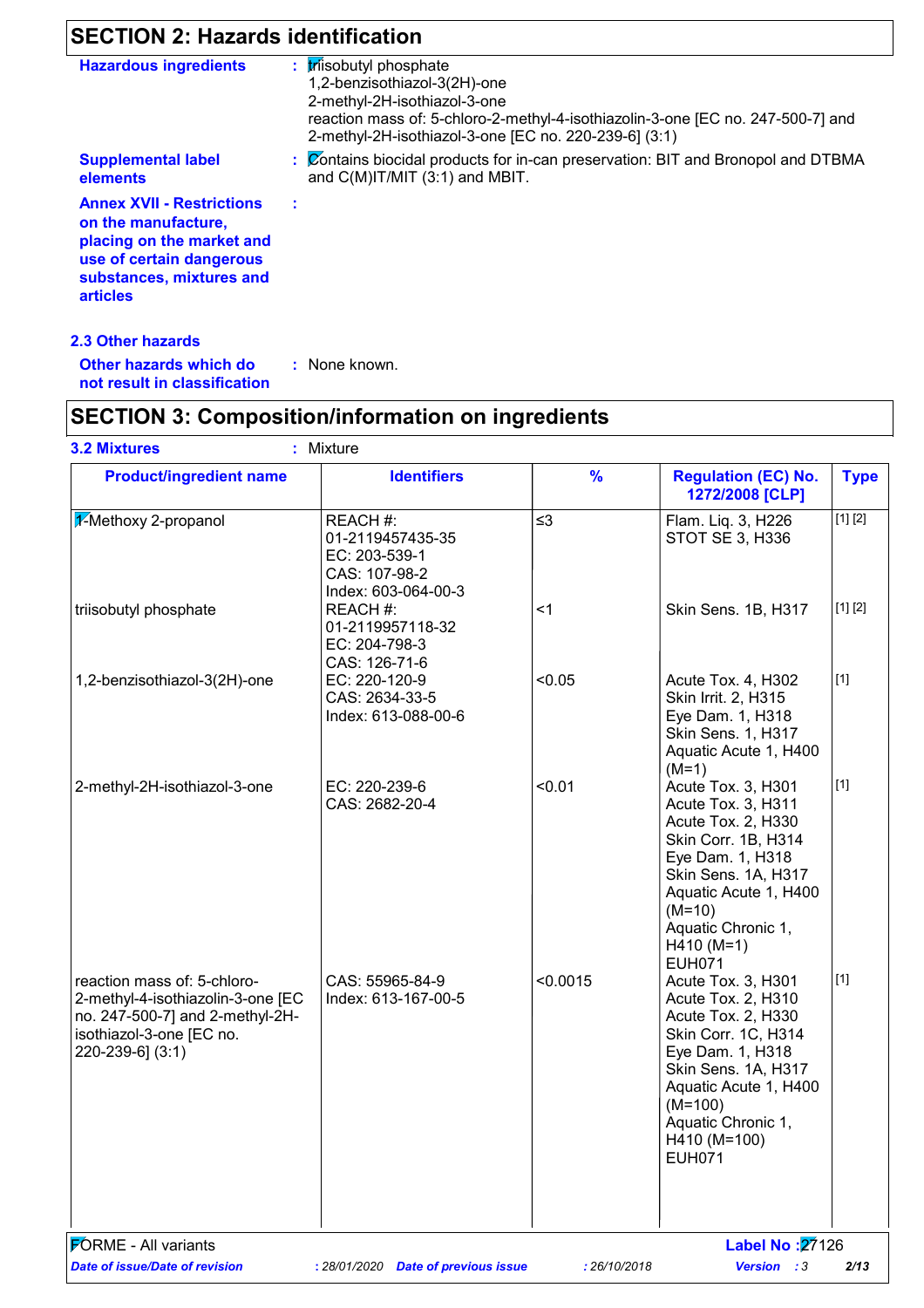| <b>SECTION 3: Composition/information on ingredients</b> |                                                                               |  |  |  |  |
|----------------------------------------------------------|-------------------------------------------------------------------------------|--|--|--|--|
|                                                          | See Section 16 for<br>the full text of the H<br>statements declared<br>above. |  |  |  |  |

There are no additional ingredients present which, within the current knowledge of the supplier and in the concentrations applicable, are classified as hazardous to health or the environment, are PBTs, vPvBs or Substances of equivalent concern, or have been assigned a workplace exposure limit and hence require reporting in this section.

**Type** 

[1] Substance classified with a health or environmental hazard

[2] Substance with a workplace exposure limit

[3] Substance meets the criteria for PBT according to Regulation (EC) No. 1907/2006, Annex XIII

[4] Substance meets the criteria for vPvB according to Regulation (EC) No. 1907/2006, Annex XIII

[5] Substance of equivalent concern

[6] Additional disclosure due to company policy

Occupational exposure limits, if available, are listed in Section 8.

### **SECTION 4: First aid measures**

| <b>4.1 Description of first aid measures</b> |                                                                                                                                                                                                                                                                                                                                                                                                                                                                                                                                                                                                                                                                                                                                                                                                                            |
|----------------------------------------------|----------------------------------------------------------------------------------------------------------------------------------------------------------------------------------------------------------------------------------------------------------------------------------------------------------------------------------------------------------------------------------------------------------------------------------------------------------------------------------------------------------------------------------------------------------------------------------------------------------------------------------------------------------------------------------------------------------------------------------------------------------------------------------------------------------------------------|
| <b>Eye contact</b>                           | : Immediately flush eyes with plenty of water, occasionally lifting the upper and lower<br>eyelids. Check for and remove any contact lenses. Continue to rinse for at least 10<br>minutes. Get medical attention if irritation occurs.                                                                                                                                                                                                                                                                                                                                                                                                                                                                                                                                                                                     |
| <b>Inhalation</b>                            | Remove victim to fresh air and keep at rest in a position comfortable for breathing.<br>If not breathing, if breathing is irregular or if respiratory arrest occurs, provide<br>artificial respiration or oxygen by trained personnel. It may be dangerous to the<br>person providing aid to give mouth-to-mouth resuscitation. Get medical attention if<br>adverse health effects persist or are severe. If unconscious, place in recovery<br>position and get medical attention immediately. Maintain an open airway. Loosen<br>tight clothing such as a collar, tie, belt or waistband.                                                                                                                                                                                                                                 |
| <b>Skin contact</b>                          | Mash with plenty of soap and water. Remove contaminated clothing and shoes.<br>Wash contaminated clothing thoroughly with water before removing it, or wear<br>gloves. Continue to rinse for at least 10 minutes. Get medical attention. In the<br>event of any complaints or symptoms, avoid further exposure. Wash clothing<br>before reuse. Clean shoes thoroughly before reuse.                                                                                                                                                                                                                                                                                                                                                                                                                                        |
| <b>Ingestion</b>                             | Wash out mouth with water. Remove dentures if any. Remove victim to fresh air<br>and keep at rest in a position comfortable for breathing. If material has been<br>swallowed and the exposed person is conscious, give small quantities of water to<br>drink. Stop if the exposed person feels sick as vomiting may be dangerous. Do not<br>induce vomiting unless directed to do so by medical personnel. If vomiting occurs,<br>the head should be kept low so that vomit does not enter the lungs. Get medical<br>attention if adverse health effects persist or are severe. Never give anything by<br>mouth to an unconscious person. If unconscious, place in recovery position and get<br>medical attention immediately. Maintain an open airway. Loosen tight clothing such<br>as a collar, tie, belt or waistband. |
| <b>Protection of first-aiders</b>            | No action shall be taken involving any personal risk or without suitable training. It<br>÷.<br>may be dangerous to the person providing aid to give mouth-to-mouth resuscitation.<br>Wash contaminated clothing thoroughly with water before removing it, or wear<br>gloves.                                                                                                                                                                                                                                                                                                                                                                                                                                                                                                                                               |

#### **4.2 Most important symptoms and effects, both acute and delayed**

| <b>Over-exposure signs/symptoms</b> |                                                                        |
|-------------------------------------|------------------------------------------------------------------------|
| <b>Eye contact</b>                  | : No specific data.                                                    |
| <b>Inhalation</b>                   | : No specific data.                                                    |
| <b>Skin contact</b>                 | : Adverse symptoms may include the following:<br>irritation<br>redness |
| <b>Ingestion</b>                    | : No specific data.                                                    |

#### **4.3 Indication of any immediate medical attention and special treatment needed**

| <b>FORME</b> - All variants    |                                      |                    | <b>Label No: <math>27126</math></b> |      |
|--------------------------------|--------------------------------------|--------------------|-------------------------------------|------|
| Date of issue/Date of revision | : 28/01/2020  Date of previous issue | $\cdot$ 26/10/2018 | <b>Version</b> : 3                  | 3/13 |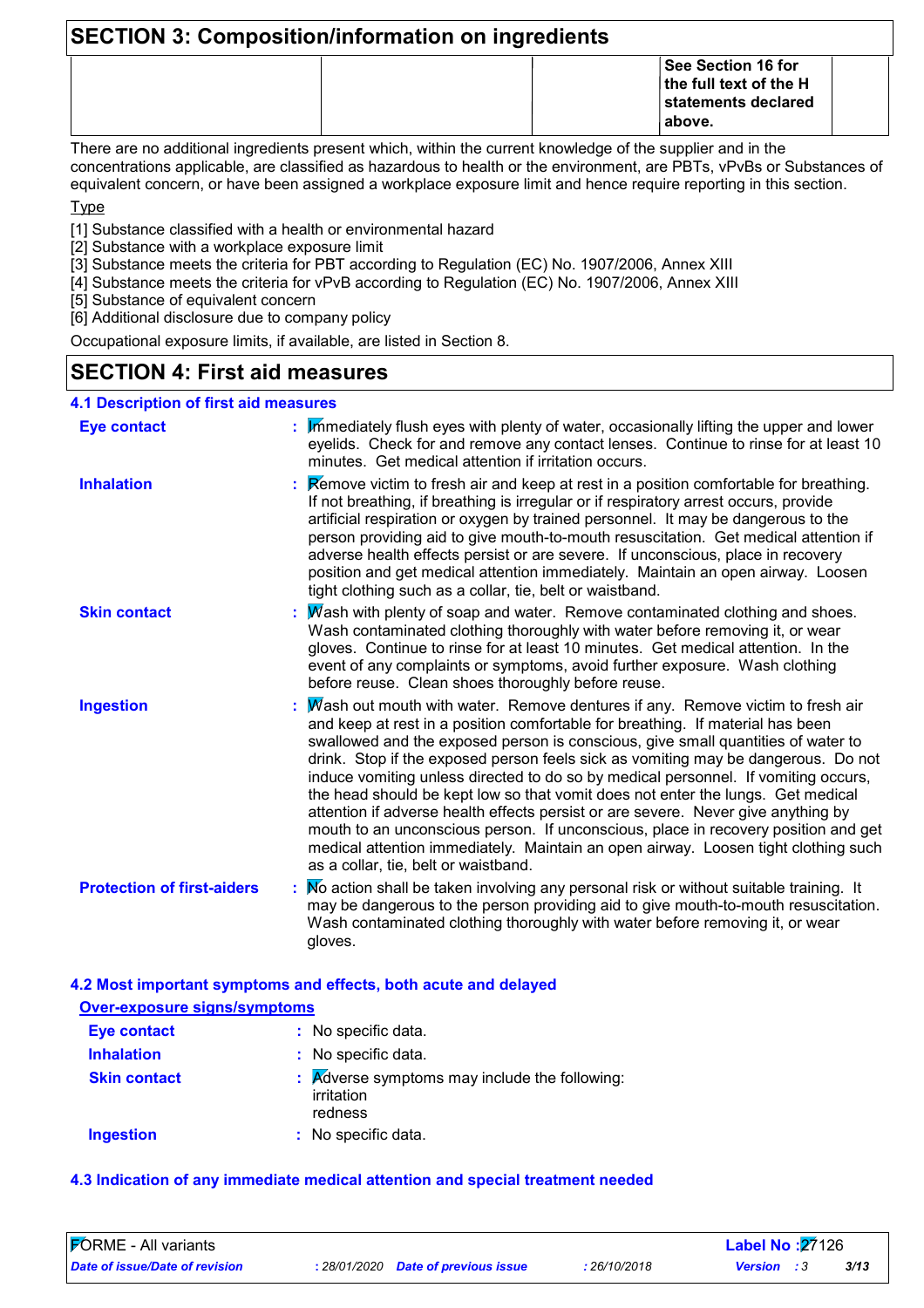### **SECTION 4: First aid measures**

**Notes to physician** : Treat symptomatically. Contact poison treatment specialist immediately if large in the symptomatically. quantities have been ingested or inhaled.

**Specific treatments :** No specific treatment.

# **SECTION 5: Firefighting measures**

| <b>5.1 Extinguishing media</b>                           |                                                                                                                                                                                                                                                                                                                                                                       |  |  |  |  |
|----------------------------------------------------------|-----------------------------------------------------------------------------------------------------------------------------------------------------------------------------------------------------------------------------------------------------------------------------------------------------------------------------------------------------------------------|--|--|--|--|
| <b>Suitable extinguishing</b><br>media                   | : Use an extinguishing agent suitable for the surrounding fire.                                                                                                                                                                                                                                                                                                       |  |  |  |  |
| <b>Unsuitable extinguishing</b><br>media                 | : None known.                                                                                                                                                                                                                                                                                                                                                         |  |  |  |  |
|                                                          | 5.2 Special hazards arising from the substance or mixture                                                                                                                                                                                                                                                                                                             |  |  |  |  |
| <b>Hazards from the</b><br>substance or mixture          | : In a fire or if heated, a pressure increase will occur and the container may burst.                                                                                                                                                                                                                                                                                 |  |  |  |  |
| <b>Hazardous combustion</b><br>products                  | : In a fire, decomposition may produce toxic gases/fumes.                                                                                                                                                                                                                                                                                                             |  |  |  |  |
| <b>5.3 Advice for firefighters</b>                       |                                                                                                                                                                                                                                                                                                                                                                       |  |  |  |  |
| <b>Special protective actions</b><br>for fire-fighters   | : Promptly isolate the scene by removing all persons from the vicinity of the incident if<br>there is a fire. No action shall be taken involving any personal risk or without<br>suitable training.                                                                                                                                                                   |  |  |  |  |
| <b>Special protective</b><br>equipment for fire-fighters | : Fire-fighters should wear appropriate protective equipment and self-contained<br>breathing apparatus (SCBA) with a full face-piece operated in positive pressure<br>mode. Clothing for fire-fighters (including helmets, protective boots and gloves)<br>conforming to European standard EN 469 will provide a basic level of protection for<br>chemical incidents. |  |  |  |  |

### **SECTION 6: Accidental release measures**

# **6.1 Personal precautions, protective equipment and emergency procedures**

| For non-emergency<br>personnel                           | $\frac{1}{2}$ Mo action shall be taken involving any personal risk or without suitable training.<br>Evacuate surrounding areas. Keep unnecessary and unprotected personnel from<br>entering. Do not touch or walk through spilt material. Avoid breathing vapour or<br>mist. Provide adequate ventilation. Wear appropriate respirator when ventilation is<br>inadequate. Put on appropriate personal protective equipment.                                                                                                                                                                     |
|----------------------------------------------------------|-------------------------------------------------------------------------------------------------------------------------------------------------------------------------------------------------------------------------------------------------------------------------------------------------------------------------------------------------------------------------------------------------------------------------------------------------------------------------------------------------------------------------------------------------------------------------------------------------|
| For emergency responders                                 | If specialised clothing is required to deal with the spillage, take note of any<br>information in Section 8 on suitable and unsuitable materials. See also the<br>information in "For non-emergency personnel".                                                                                                                                                                                                                                                                                                                                                                                 |
| <b>6.2 Environmental</b><br>precautions                  | : Avoid dispersal of spilt material and runoff and contact with soil, waterways, drains<br>and sewers. Inform the relevant authorities if the product has caused environmental<br>pollution (sewers, waterways, soil or air).                                                                                                                                                                                                                                                                                                                                                                   |
| 6.3 Methods and material for containment and cleaning up |                                                                                                                                                                                                                                                                                                                                                                                                                                                                                                                                                                                                 |
| <b>Small spill</b>                                       | : Stop leak if without risk. Move containers from spill area. Dilute with water and mop<br>up if water-soluble. Alternatively, or if water-insoluble, absorb with an inert dry<br>material and place in an appropriate waste disposal container. Dispose of via a<br>licensed waste disposal contractor.                                                                                                                                                                                                                                                                                        |
| <b>Large spill</b>                                       | Stop leak if without risk. Move containers from spill area. Approach the release<br>from upwind. Prevent entry into sewers, water courses, basements or confined<br>areas. Wash spillages into an effluent treatment plant or proceed as follows.<br>Contain and collect spillage with non-combustible, absorbent material e.g. sand,<br>earth, vermiculite or diatomaceous earth and place in container for disposal<br>according to local regulations. Dispose of via a licensed waste disposal contractor.<br>Contaminated absorbent material may pose the same hazard as the spilt product. |
| <b>6.4 Reference to other</b><br><b>sections</b>         | : See Section 1 for emergency contact information.<br>See Section 8 for information on appropriate personal protective equipment.<br>See Section 13 for additional waste treatment information.                                                                                                                                                                                                                                                                                                                                                                                                 |
| <b>FORME</b> - All variants                              | <b>Label No: 27126</b>                                                                                                                                                                                                                                                                                                                                                                                                                                                                                                                                                                          |
| <b>Date of issue/Date of revision</b>                    | : 28/01/2020 Date of previous issue<br>: 26/10/2018<br><b>Version</b> : 3<br>4/13                                                                                                                                                                                                                                                                                                                                                                                                                                                                                                               |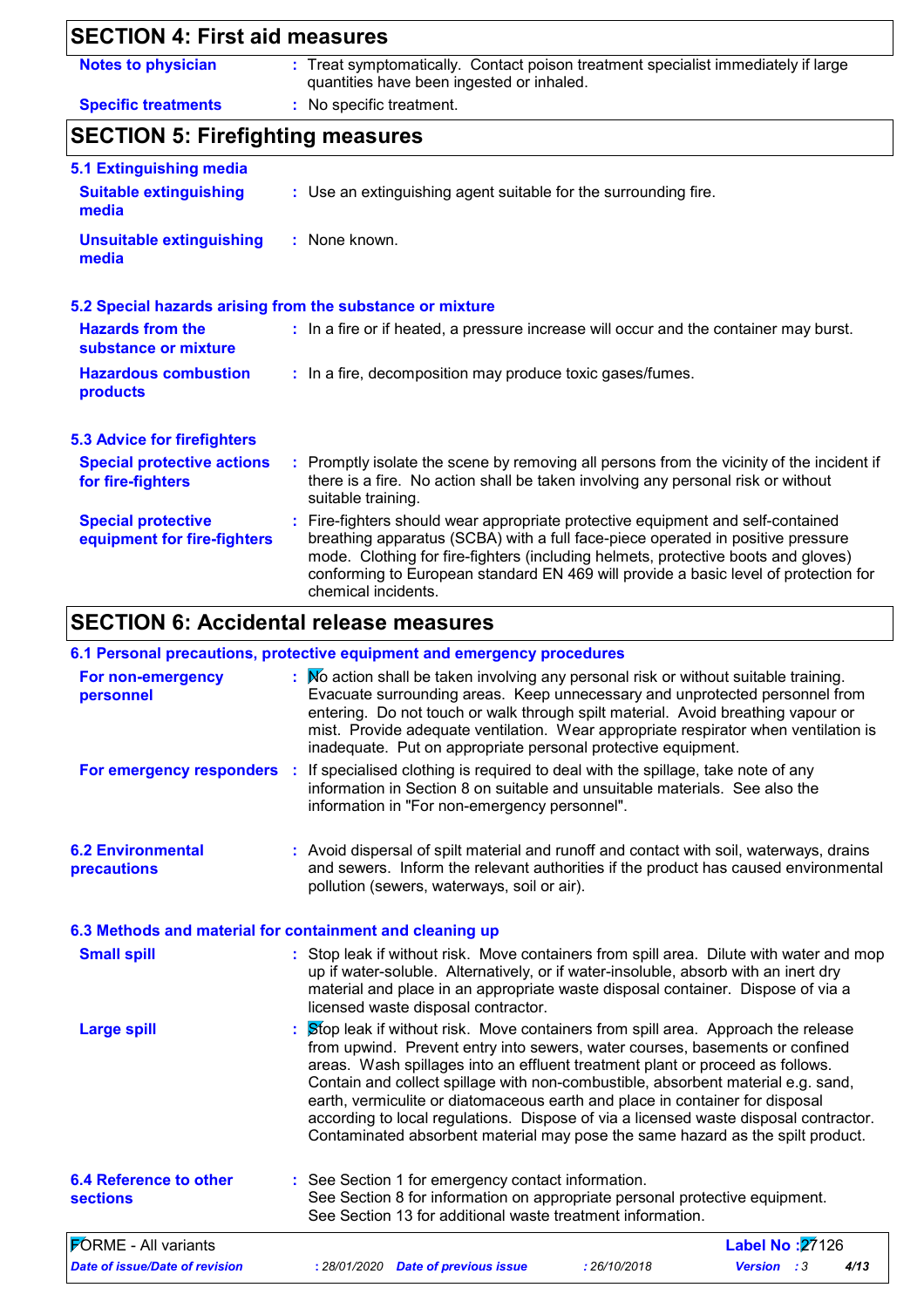# **SECTION 7: Handling and storage**

The information in this section contains generic advice and guidance. The list of Identified Uses in Section 1 should be consulted for any available use-specific information provided in the Exposure Scenario(s).

#### **7.1 Precautions for safe handling**

| <b>Protective measures</b>                       | $\frac{1}{2}$ Put on appropriate personal protective equipment (see Section 8). Persons with a<br>history of skin sensitization problems should not be employed in any process in<br>which this product is used. Do not get in eyes or on skin or clothing. Do not ingest.<br>Avoid breathing vapour or mist. Keep in the original container or an approved<br>alternative made from a compatible material, kept tightly closed when not in use.<br>Empty containers retain product residue and can be hazardous. Do not reuse<br>container. |
|--------------------------------------------------|----------------------------------------------------------------------------------------------------------------------------------------------------------------------------------------------------------------------------------------------------------------------------------------------------------------------------------------------------------------------------------------------------------------------------------------------------------------------------------------------------------------------------------------------|
| <b>Advice on general</b><br>occupational hygiene | : Eating, drinking and smoking should be prohibited in areas where this material is<br>handled, stored and processed. Workers should wash hands and face before<br>eating, drinking and smoking. Remove contaminated clothing and protective<br>equipment before entering eating areas. See also Section 8 for additional<br>information on hygiene measures.                                                                                                                                                                                |

#### **7.2 Conditions for safe storage, including any incompatibilities**

Store in accordance with local regulations. Store in original container protected from direct sunlight in a dry, cool and well-ventilated area, away from incompatible materials (see Section 10) and food and drink. Keep container tightly closed and sealed until ready for use. Containers that have been opened must be carefully resealed and kept upright to prevent leakage. Do not store in unlabelled containers. Use appropriate containment to avoid environmental contamination.

| contamination.          | to prevent leakage. Do not store in unlabelled containers. Use appropriate containment to avoid environmental |  |
|-------------------------|---------------------------------------------------------------------------------------------------------------|--|
| 7.3 Specific end use(s) |                                                                                                               |  |

**Recommendations :**

: Not available. : Not available.

**Industrial sector specific : solutions**

### **SECTION 8: Exposure controls/personal protection**

The information in this section contains generic advice and guidance. Information is provided based on typical anticipated uses of the product. Additional measures might be required for bulk handling or other uses that could significantly increase worker exposure or environmental releases.

#### **8.1 Control parameters**

| <b>Occupational exposure limits</b>               |                                                                                                                                                                                                                                                                                                                                                                                                                                                                                                                                                                                                                                                                                                                                                                                                                                                                                                                                                                                                                                  |
|---------------------------------------------------|----------------------------------------------------------------------------------------------------------------------------------------------------------------------------------------------------------------------------------------------------------------------------------------------------------------------------------------------------------------------------------------------------------------------------------------------------------------------------------------------------------------------------------------------------------------------------------------------------------------------------------------------------------------------------------------------------------------------------------------------------------------------------------------------------------------------------------------------------------------------------------------------------------------------------------------------------------------------------------------------------------------------------------|
| 1-Methoxy 2-propanol                              | EH40/2005 WELs (United Kingdom (UK), 8/2018). Absorbed<br>through skin.<br>STEL: 560 mg/m <sup>3</sup> 15 minutes.<br>STEL: 150 ppm 15 minutes.<br>TWA: 375 mg/m <sup>3</sup> 8 hours.<br>TWA: 100 ppm 8 hours.                                                                                                                                                                                                                                                                                                                                                                                                                                                                                                                                                                                                                                                                                                                                                                                                                  |
| triisobutyl phosphate                             | EH40/2005 WELs (United Kingdom (UK), 8/2018).<br>STEL: 5 mg/m <sup>3</sup> 15 minutes.<br>TWA: 5 mg/m <sup>3</sup> 8 hours.                                                                                                                                                                                                                                                                                                                                                                                                                                                                                                                                                                                                                                                                                                                                                                                                                                                                                                      |
| <b>Recommended monitoring</b><br>÷.<br>procedures | If this product contains ingredients with exposure limits, personal, workplace<br>atmosphere or biological monitoring may be required to determine the effectiveness<br>of the ventilation or other control measures and/or the necessity to use respiratory<br>protective equipment. Reference should be made to monitoring standards, such as<br>the following: European Standard EN 689 (Workplace atmospheres - Guidance for<br>the assessment of exposure by inhalation to chemical agents for comparison with<br>limit values and measurement strategy) European Standard EN 14042 (Workplace<br>atmospheres - Guide for the application and use of procedures for the assessment<br>of exposure to chemical and biological agents) European Standard EN 482<br>(Workplace atmospheres - General requirements for the performance of procedures<br>for the measurement of chemical agents) Reference to national guidance<br>documents for methods for the determination of hazardous substances will also be<br>required. |
| <b>DNELS/DMELS</b>                                |                                                                                                                                                                                                                                                                                                                                                                                                                                                                                                                                                                                                                                                                                                                                                                                                                                                                                                                                                                                                                                  |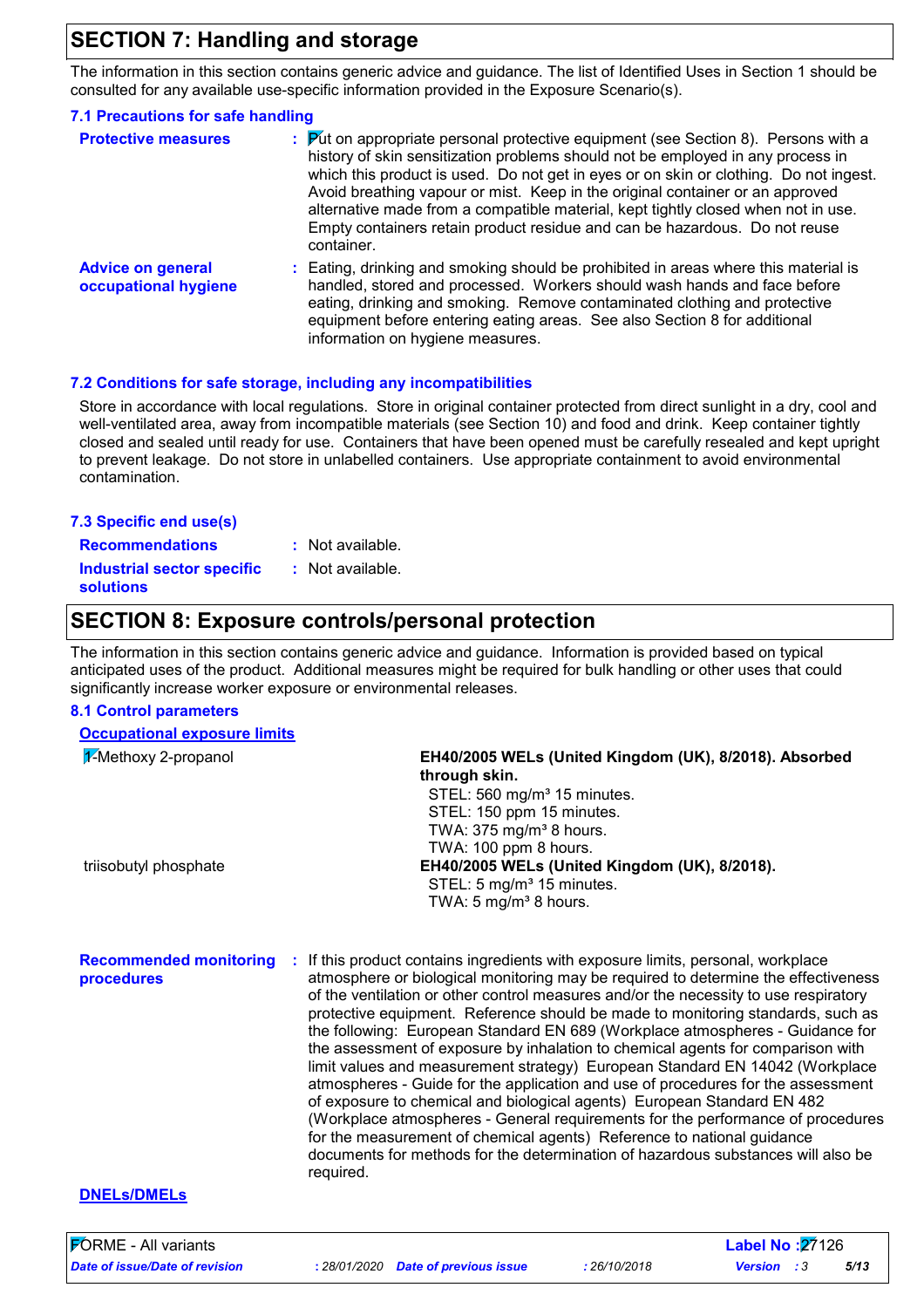# **SECTION 8: Exposure controls/personal protection**

No DNELs/DMELs available.

#### **PNECs**

No PNECs available

| <b>8.2 Exposure controls</b>                      |                                                                                                                                                                                                                                                                                                                                                                                                                                                                                                                                                                                                                           |
|---------------------------------------------------|---------------------------------------------------------------------------------------------------------------------------------------------------------------------------------------------------------------------------------------------------------------------------------------------------------------------------------------------------------------------------------------------------------------------------------------------------------------------------------------------------------------------------------------------------------------------------------------------------------------------------|
| <b>Appropriate engineering</b><br><b>controls</b> | : Good general ventilation should be sufficient to control worker exposure to airborne<br>contaminants.                                                                                                                                                                                                                                                                                                                                                                                                                                                                                                                   |
| <b>Individual protection measures</b>             |                                                                                                                                                                                                                                                                                                                                                                                                                                                                                                                                                                                                                           |
| <b>Hygiene measures</b>                           | : Mash hands, forearms and face thoroughly after handling chemical products,<br>before eating, smoking and using the lavatory and at the end of the working period.<br>Appropriate techniques should be used to remove potentially contaminated clothing.<br>Contaminated work clothing should not be allowed out of the workplace. Wash<br>contaminated clothing before reusing. Ensure that eyewash stations and safety<br>showers are close to the workstation location.                                                                                                                                               |
| <b>Eye/face protection</b>                        | : Safety eyewear complying with an approved standard should be used when a risk<br>assessment indicates this is necessary to avoid exposure to liquid splashes, mists,<br>gases or dusts. If contact is possible, the following protection should be worn,<br>unless the assessment indicates a higher degree of protection: safety glasses with<br>side-shields.                                                                                                                                                                                                                                                         |
| <b>Skin protection</b>                            |                                                                                                                                                                                                                                                                                                                                                                                                                                                                                                                                                                                                                           |
| <b>Hand protection</b>                            | : Chemical-resistant, impervious gloves complying with an approved standard should<br>be worn at all times when handling chemical products if a risk assessment indicates<br>this is necessary. Considering the parameters specified by the glove manufacturer,<br>check during use that the gloves are still retaining their protective properties. It<br>should be noted that the time to breakthrough for any glove material may be<br>different for different glove manufacturers. In the case of mixtures, consisting of<br>several substances, the protection time of the gloves cannot be accurately<br>estimated. |
|                                                   | Recommendations : Wear suitable gloves tested to EN374.<br>> 8 hours (breakthrough time): Nitrile gloves. thickness > 0.3 mm<br>Not recommended<br>polyvinyl alcohol (PVA) gloves                                                                                                                                                                                                                                                                                                                                                                                                                                         |
| <b>Body protection</b>                            | : Personal protective equipment for the body should be selected based on the task<br>being performed and the risks involved and should be approved by a specialist<br>before handling this product. Refer to European Standard EN 14605 for further<br>information on material and design requirements and test methods.                                                                                                                                                                                                                                                                                                  |
| <b>Other skin protection</b>                      | : Appropriate footwear and any additional skin protection measures should be<br>selected based on the task being performed and the risks involved and should be<br>approved by a specialist before handling this product.                                                                                                                                                                                                                                                                                                                                                                                                 |
| <b>Respiratory protection</b>                     | : Based on the hazard and potential for exposure, select a respirator that meets the<br>appropriate standard or certification. Respirators must be used according to a<br>respiratory protection program to ensure proper fitting, training, and other important<br>aspects of use.                                                                                                                                                                                                                                                                                                                                       |
|                                                   | spray application Filter type:<br>A P                                                                                                                                                                                                                                                                                                                                                                                                                                                                                                                                                                                     |
| <b>Environmental exposure</b><br>controls         | : Emissions from ventilation or work process equipment should be checked to<br>ensure they comply with the requirements of environmental protection legislation.<br>In some cases, fume scrubbers, filters or engineering modifications to the process<br>equipment will be necessary to reduce emissions to acceptable levels.                                                                                                                                                                                                                                                                                           |

## **SECTION 9: Physical and chemical properties**

| 9.1 Information on basic physical and chemical properties |                    |                 |
|-----------------------------------------------------------|--------------------|-----------------|
| <b>Appearance</b>                                         |                    |                 |
| <b>Physical state</b>                                     | $:$ Liquid.        |                 |
| <b>Colour</b>                                             | : Various          |                 |
| <b>Odour</b>                                              | $:$ Slight         |                 |
| <b>Odour threshold</b>                                    | $:$ Not available. |                 |
| pH                                                        | $\sqrt{8}$ - 78.7  |                 |
| <b>Melting point/freezing point</b>                       | $:$ Not available. |                 |
| <b>FORME</b> - All variants                               |                    | Label No: 27126 |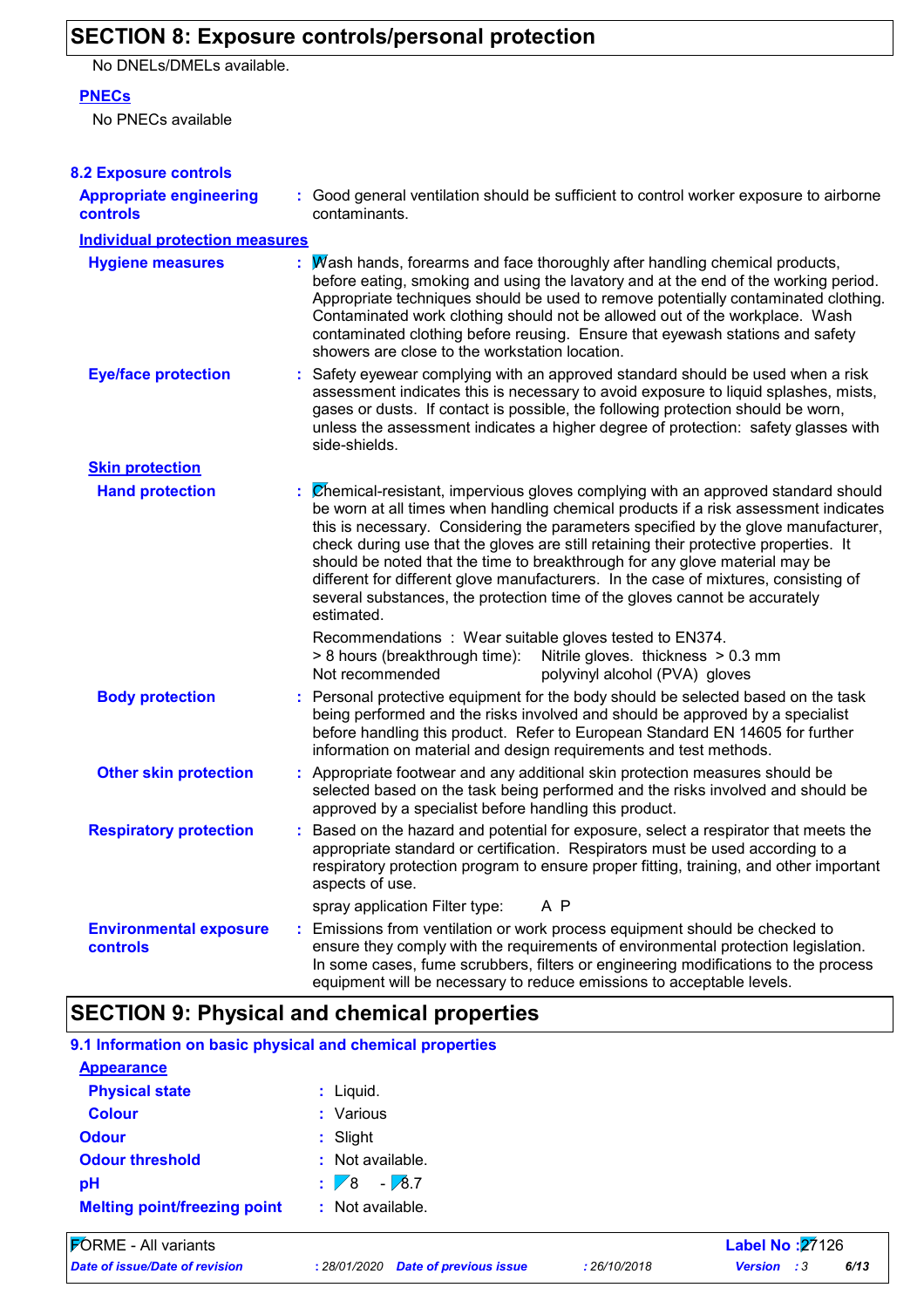# **SECTION 9: Physical and chemical properties**

| Initial boiling point and<br>boiling range                        | : Not available.                         |
|-------------------------------------------------------------------|------------------------------------------|
|                                                                   |                                          |
| <b>Flash point</b>                                                | : Closed cup: >60°C                      |
| <b>Evaporation rate</b>                                           | $:$ Not available.                       |
| <b>Flammability (solid, gas)</b>                                  | : Not available.                         |
| <b>Upper/lower flammability or</b><br>explosive limits            | $\mathsf{L}$ Dower: 1.2%<br>Upper: 23.5% |
| <b>Vapour pressure</b>                                            | $:$ Not available.                       |
| <b>Vapour density</b>                                             | : Not available.                         |
| <b>Density</b>                                                    | kg/l<br>: 1                              |
| <b>Solubility(ies)</b>                                            | : Not available.                         |
| <b>Partition coefficient: n-octanol/: Not available.</b><br>water |                                          |
| <b>Auto-ignition temperature</b>                                  | : Not available.                         |
| <b>Decomposition temperature</b>                                  | $:$ Not available.                       |
| <b>Viscosity</b>                                                  | $:$ Not available.                       |
| <b>Explosive properties</b>                                       | : Not available.                         |
| <b>Oxidising properties</b>                                       | $:$ Not available.                       |
| <b>9.2 Other information</b>                                      |                                          |
| <b>VOC</b>                                                        | : 45<br>g/                               |
| <b>Solubility in water</b>                                        | Not available.                           |
| No additional information.                                        |                                          |

# **SECTION 10: Stability and reactivity**

| <b>10.6 Hazardous</b><br>decomposition products   | : Under normal conditions of storage and use, hazardous decomposition products<br>should not be produced. |
|---------------------------------------------------|-----------------------------------------------------------------------------------------------------------|
| 10.5 Incompatible materials                       | : No specific data.                                                                                       |
| <b>10.4 Conditions to avoid</b>                   | $\therefore$ No specific data.                                                                            |
| <b>10.3 Possibility of</b><br>hazardous reactions | : Under normal conditions of storage and use, hazardous reactions will not occur.                         |
| <b>10.2 Chemical stability</b>                    | : The product is stable.                                                                                  |
| <b>10.1 Reactivity</b>                            | : No specific test data related to reactivity available for this product or its ingredients.              |

# **SECTION 11: Toxicological information**

### **11.1 Information on toxicological effects**

**Acute toxicity**

| <b>Product/ingredient name</b>    | <b>Result</b>             | <b>Species</b> | <b>Dose</b> | <b>Exposure</b> |
|-----------------------------------|---------------------------|----------------|-------------|-----------------|
| $\frac{1}{2}$ -Methoxy 2-propanol | LD50 Dermal               | Rabbit         | $13$ g/kg   |                 |
|                                   | LD50 Oral                 | Rat            | 6600 mg/kg  |                 |
| triisobutyl phosphate             | LD50 Oral                 | Rat            | $>5$ g/kg   |                 |
| 1,2-benzisothiazol-3(2H)-         | LD50 Oral                 | Rat            | 1020 mg/kg  |                 |
| one                               |                           |                |             |                 |
| 2-methyl-2H-isothiazol-           | LC50 Inhalation Dusts and | Rat            | $0.11$ mg/l | 4 hours         |
| 3-one                             | mists                     |                |             |                 |
| reaction mass of: 5-chloro-       | ILD50 Oral                | Rat            | 53 mg/kg    |                 |
| 2-methyl-4-isothiazolin-          |                           |                |             |                 |
| 3-one [EC no. 247-500-7]          |                           |                |             |                 |
| and 2-methyl-2H-isothiazol-       |                           |                |             |                 |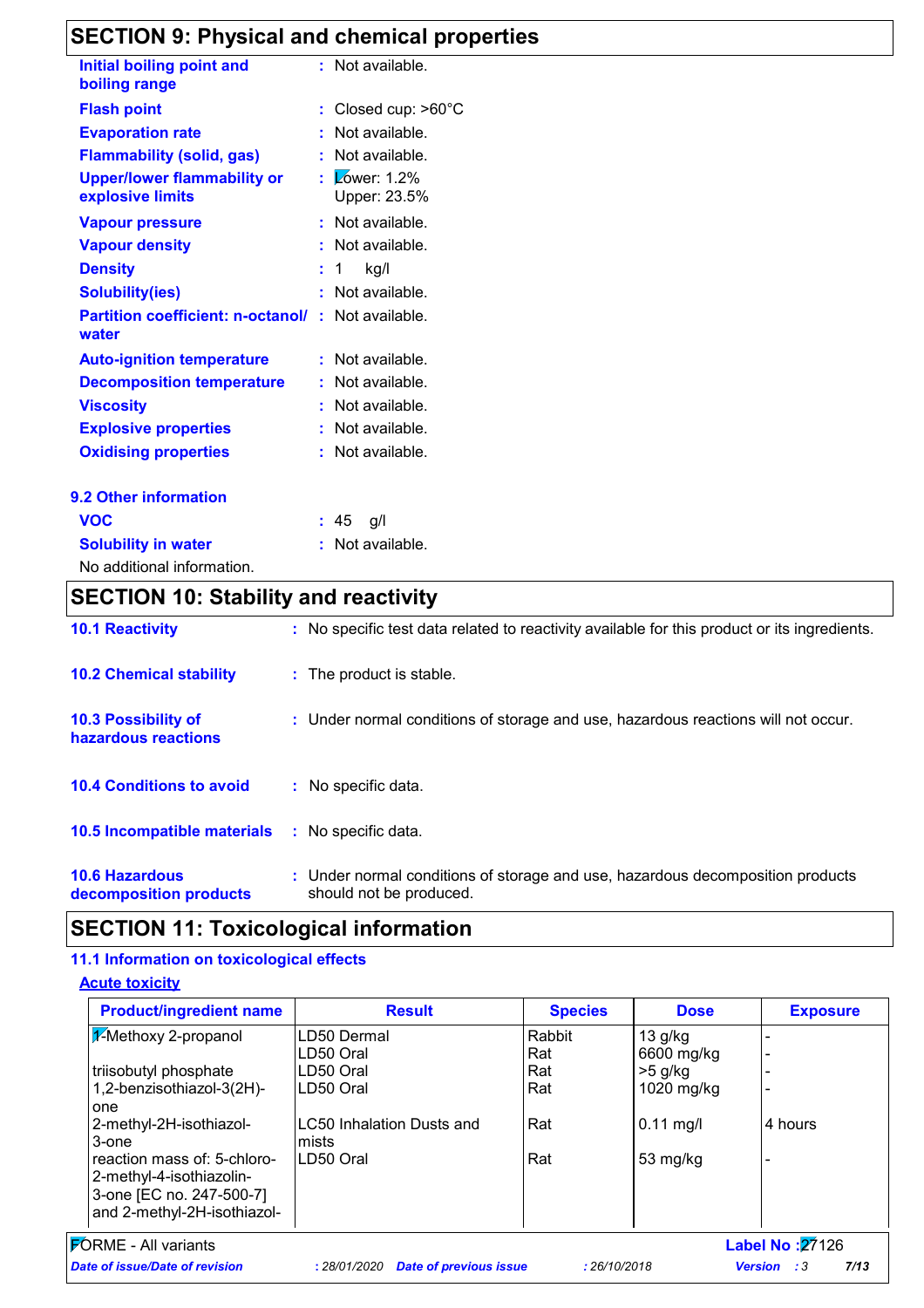| <b>SECTION 11: Toxicological information</b> |  |  |
|----------------------------------------------|--|--|
| $ 3$ -one [EC no. 220-239-6] (3: $ $         |  |  |

# **Conclusion/Summary :**

Based on available data, the classification criteria are not met.

# **Acute toxicity estimates**

Not available.

#### **Irritation/Corrosion**

| <b>Product/ingredient name</b>                                                                                                                           | <b>Result</b>                                                       | <b>Species</b>   | <b>Score</b>             | <b>Exposure</b>                    | <b>Observation</b> |
|----------------------------------------------------------------------------------------------------------------------------------------------------------|---------------------------------------------------------------------|------------------|--------------------------|------------------------------------|--------------------|
| 1-Methoxy 2-propanol                                                                                                                                     | Eyes - Mild irritant                                                | Rabbit           |                          | 24 hours 500                       |                    |
| triisobutyl phosphate                                                                                                                                    | Skin - Mild irritant<br>Eyes - Moderate irritant                    | Rabbit<br>Rabbit | $\overline{\phantom{a}}$ | mg<br>500 mg<br>100<br>microliters |                    |
|                                                                                                                                                          | Skin - Moderate irritant                                            | Rabbit           | $\overline{\phantom{a}}$ | 500<br>microliters                 |                    |
| 1,2-benzisothiazol-3(2H)-one   Skin - Mild irritant                                                                                                      |                                                                     | Human            | $\overline{\phantom{a}}$ | 48 hours 5<br>Percent              |                    |
| reaction mass of: 5-chloro-<br>2-methyl-4-isothiazolin-<br>3-one [EC no. 247-500-7]<br>and 2-methyl-2H-isothiazol-<br>3-one [EC no. 220-239-6] (3:<br>1) | Skin - Severe irritant                                              | Human            | $\blacksquare$           | 0.01 Percent                       |                    |
| <b>Conclusion/Summary</b>                                                                                                                                | : Based on available data, the classification criteria are not met. |                  |                          |                                    |                    |
| <b>Sensitisation</b>                                                                                                                                     |                                                                     |                  |                          |                                    |                    |
| <b>Conclusion/Summary</b>                                                                                                                                | : May cause an allergic skin reaction.                              |                  |                          |                                    |                    |
| <b>Mutagenicity</b>                                                                                                                                      |                                                                     |                  |                          |                                    |                    |
| <b>Conclusion/Summary</b>                                                                                                                                | : Based on available data, the classification criteria are not met. |                  |                          |                                    |                    |
| <b>Carcinogenicity</b>                                                                                                                                   |                                                                     |                  |                          |                                    |                    |
| <b>Conclusion/Summary</b>                                                                                                                                | : Based on available data, the classification criteria are not met. |                  |                          |                                    |                    |
| <b>Reproductive toxicity</b>                                                                                                                             |                                                                     |                  |                          |                                    |                    |
| <b>Conclusion/Summary</b>                                                                                                                                | : Based on available data, the classification criteria are not met. |                  |                          |                                    |                    |
| <b>Teratogenicity</b>                                                                                                                                    |                                                                     |                  |                          |                                    |                    |
| <b>Conclusion/Summary</b>                                                                                                                                | : Based on available data, the classification criteria are not met. |                  |                          |                                    |                    |

#### **Specific target organ toxicity (single exposure)**

| <b>Product/ingredient name</b>          | <b>Category</b> | <b>Route of</b><br>exposure | <b>Target organs</b> |
|-----------------------------------------|-----------------|-----------------------------|----------------------|
| $\sqrt{\frac{1}{2}}$ Methoxy 2-propanol | Category 3      | Not applicable.             | Narcotic effects     |

**Specific target organ toxicity (repeated exposure)**

Not available.

#### **Aspiration hazard**

Not available.

#### **Information on likely routes : Not available. of exposure**

**Potential acute health effects**

| <b>Eye contact</b>  | : No known significant effects or critical hazards. |
|---------------------|-----------------------------------------------------|
| <b>Inhalation</b>   | : No known significant effects or critical hazards. |
| <b>Skin contact</b> | $\therefore$ May cause an allergic skin reaction.   |
| <b>Ingestion</b>    | : No known significant effects or critical hazards. |

#### **Symptoms related to the physical, chemical and toxicological characteristics**

**Eye contact :** No specific data.

| <b>FORME</b> - All variants    |                                     |              | <b>Label No: <math>27126</math></b> |      |  |
|--------------------------------|-------------------------------------|--------------|-------------------------------------|------|--|
| Date of issue/Date of revision | : 28/01/2020 Date of previous issue | : 26/10/2018 | <b>Version</b> : 3                  | 8/13 |  |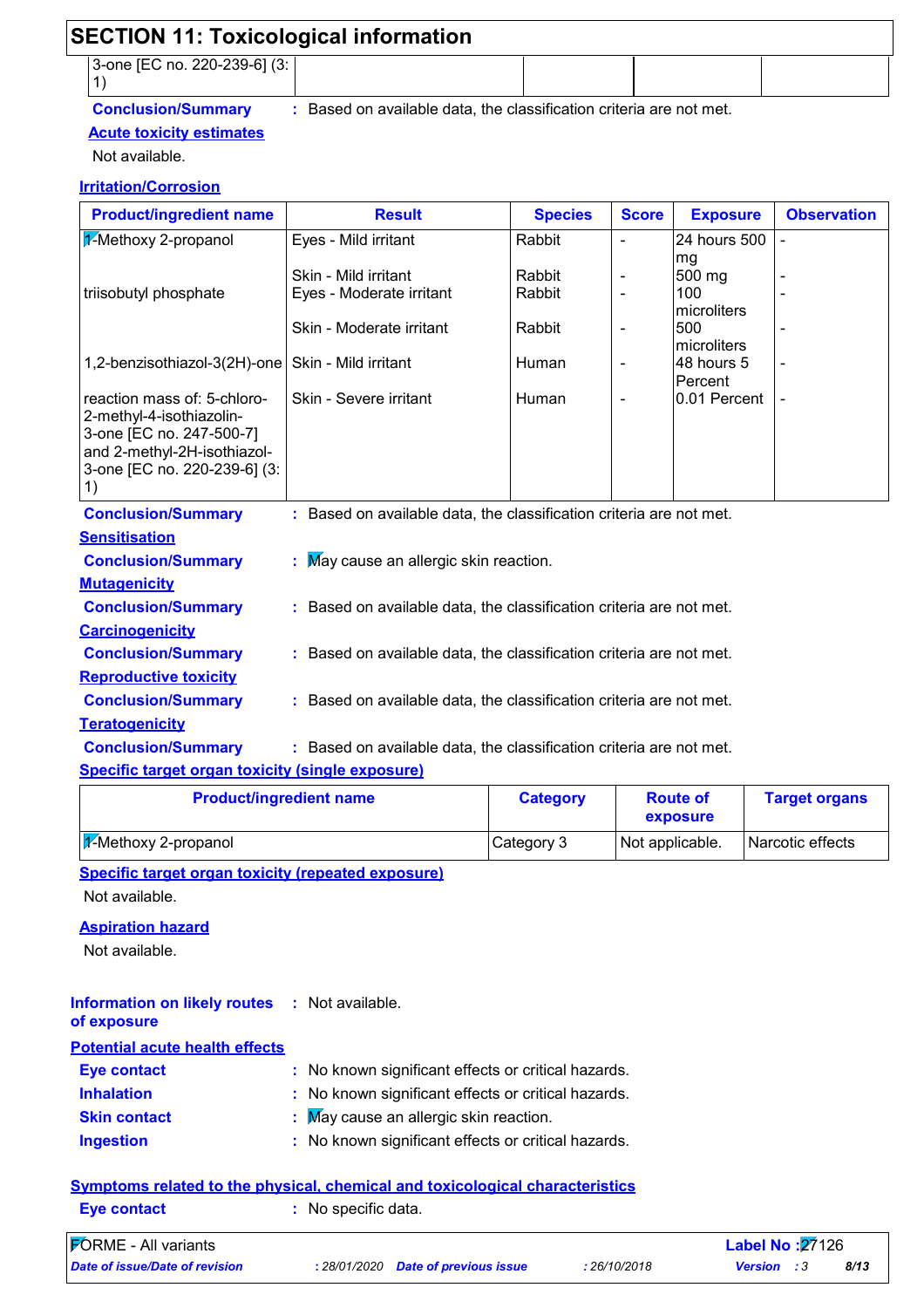| <b>SECTION 11: Toxicological information</b> |                                                                                                                                    |
|----------------------------------------------|------------------------------------------------------------------------------------------------------------------------------------|
| <b>Inhalation</b>                            | : No specific data.                                                                                                                |
| <b>Skin contact</b>                          | $\frac{1}{2}$ Mexicle symptoms may include the following:<br>irritation<br>redness                                                 |
| <b>Ingestion</b>                             | : No specific data.                                                                                                                |
|                                              | Delayed and immediate effects as well as chronic effects from short and long-term exposure                                         |
| <b>Short term exposure</b>                   |                                                                                                                                    |
| <b>Potential immediate</b><br>effects        | $:$ Not available.                                                                                                                 |
| <b>Potential delayed effects</b>             | $:$ Not available.                                                                                                                 |
| <b>Long term exposure</b>                    |                                                                                                                                    |
| <b>Potential immediate</b><br>effects        | $:$ Not available.                                                                                                                 |
| <b>Potential delayed effects</b>             | : Not available.                                                                                                                   |
| <b>Potential chronic health effects</b>      |                                                                                                                                    |
| Not available.                               |                                                                                                                                    |
| <b>Conclusion/Summary</b>                    | : Not available.                                                                                                                   |
| <b>General</b>                               | $\mathcal{D}$ $\mathcal{D}$ Mode sensitized, a severe allergic reaction may occur when subsequently exposed<br>to very low levels. |
| <b>Carcinogenicity</b>                       | : No known significant effects or critical hazards.                                                                                |
| <b>Mutagenicity</b>                          | : No known significant effects or critical hazards.                                                                                |
| <b>Teratogenicity</b>                        | : No known significant effects or critical hazards.                                                                                |
| <b>Developmental effects</b>                 | : No known significant effects or critical hazards.                                                                                |
| <b>Fertility effects</b>                     | : No known significant effects or critical hazards.                                                                                |
|                                              |                                                                                                                                    |

**Other information :**

: Not available.

# **SECTION 12: Ecological information**

#### **12.1 Toxicity**

| <b>Product/ingredient name</b> | <b>Result</b>                                                   | <b>Species</b>               | <b>Exposure</b> |
|--------------------------------|-----------------------------------------------------------------|------------------------------|-----------------|
|                                | 17.2-benzisothiazol-3(2H)-one Acute EC50 0.36 mg/l Marine water | Algae - Skeletonema Costatum | 72 hours        |
|                                | Acute EC50 3.7 mg/l                                             | Daphnia - Daphnia Magna      | I48 hours       |
| 2-methyl-2H-isothiazol-3-one   | Acute LC50 1.9 mg/l Fresh water                                 | Fish - Onorhynchus Mykiss    | 196 hours       |
|                                | Acute NOEC 0.15 mg/l Marine water                               | Algae - Skeletonema Costatum | 72 hours        |
|                                | Acute EC50 0.18 ppm Fresh water                                 | Daphnia - Daphnia magna      | 148 hours       |
|                                | Acute LC50 0.07 ppm Fresh water                                 | Fish - Oncorhynchus mykiss   | 96 hours        |

**Conclusion/Summary :** : Based on available data, the classification criteria are not met.

#### **12.2 Persistence and degradability**

| <b>Product/ingredient name</b>                                                      | Test                     | <b>Result</b>  |                   | <b>Dose</b> | <b>Inoculum</b>  |  |
|-------------------------------------------------------------------------------------|--------------------------|----------------|-------------------|-------------|------------------|--|
| $\sqrt{7}$ ,2-benzisothiazol-3(2H)-one EU                                           |                          | 24 % - 28 days |                   |             |                  |  |
| <b>Conclusion/Summary</b><br>: This product has not been tested for biodegradation. |                          |                |                   |             |                  |  |
| <b>Product/ingredient name</b>                                                      | <b>Aquatic half-life</b> |                | <b>Photolysis</b> |             | Biodegradability |  |
| $\sqrt{1/2}$ -benzisothiazol-3(2H)-one  -                                           |                          |                |                   |             | <b>Inherent</b>  |  |

#### **12.3 Bioaccumulative potential**

| <b>Product/ingredient name</b>          | <b>LogP</b> <sub>ow</sub> | <b>BCF</b> | <b>Potential</b> |
|-----------------------------------------|---------------------------|------------|------------------|
| $\sqrt{\frac{1}{2}}$ Methoxy 2-propanol |                           |            | How              |
| 1,2-benzisothiazol-3(2H)-one  -         |                           | ے.ت        | low              |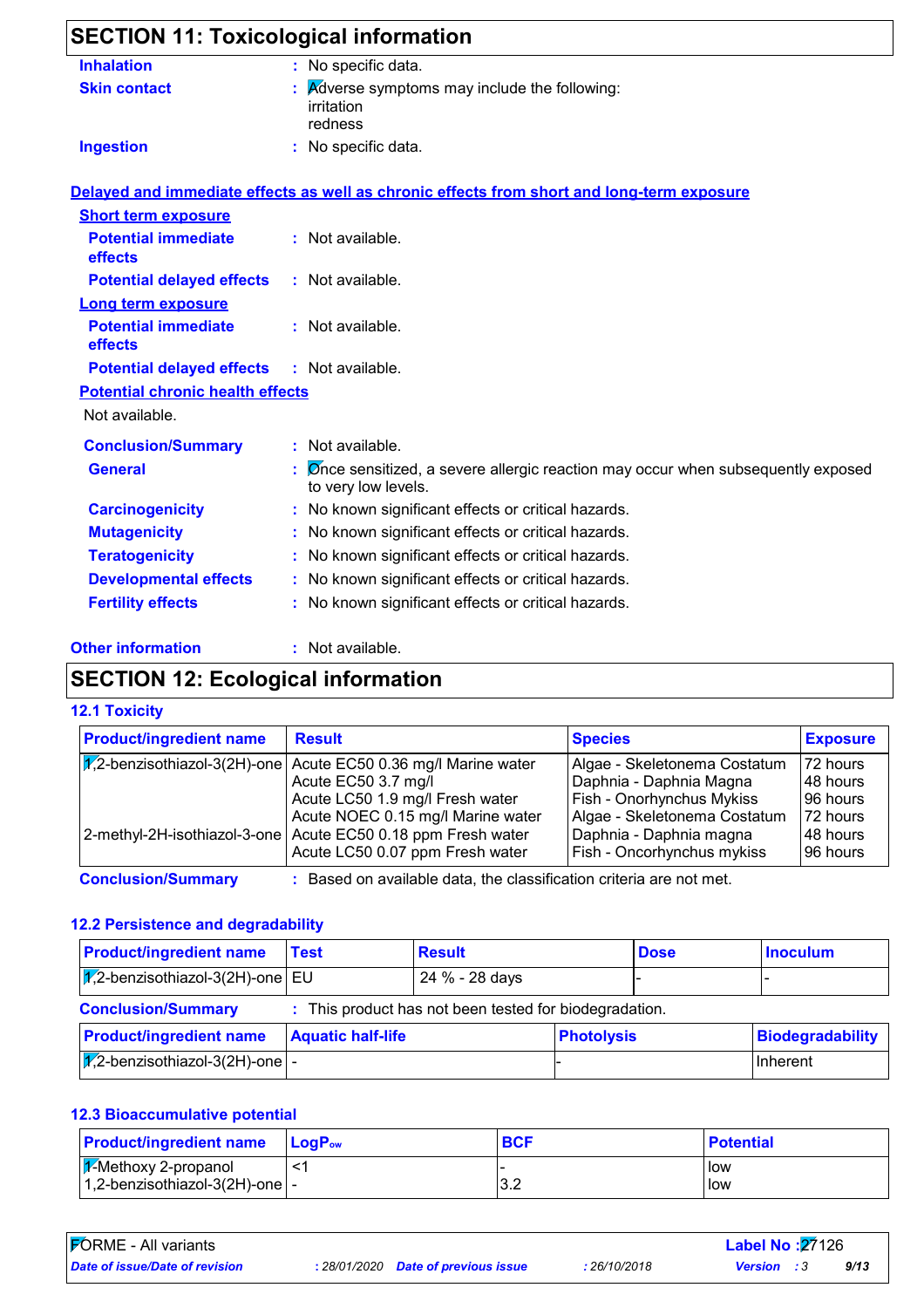# **SECTION 12: Ecological information**

| 12.4 Mobility in soil                                   |                  |
|---------------------------------------------------------|------------------|
| <b>Soil/water partition</b><br><b>coefficient (Koc)</b> | : Not available. |
| <b>Mobility</b>                                         | : Not available. |

| 12.5 Results of PBT and vPvB assessment |                   |  |  |  |  |
|-----------------------------------------|-------------------|--|--|--|--|
| <b>PBT</b>                              | : Not applicable. |  |  |  |  |
| <b>vPvB</b>                             | : Not applicable. |  |  |  |  |

**12.6 Other adverse effects** : No known significant effects or critical hazards.

# **SECTION 13: Disposal considerations**

| <b>13.1 Waste treatment methods</b>               |                                                                                                                                                                                                                                                                                                                                                                                                                                                                                                                                                      |
|---------------------------------------------------|------------------------------------------------------------------------------------------------------------------------------------------------------------------------------------------------------------------------------------------------------------------------------------------------------------------------------------------------------------------------------------------------------------------------------------------------------------------------------------------------------------------------------------------------------|
| <b>Product</b>                                    |                                                                                                                                                                                                                                                                                                                                                                                                                                                                                                                                                      |
| <b>Methods of disposal</b>                        | : The generation of waste should be avoided or minimised wherever possible.<br>Disposal of this product, solutions and any by-products should at all times comply<br>with the requirements of environmental protection and waste disposal legislation<br>and any regional local authority requirements. Dispose of surplus and non-<br>recyclable products via a licensed waste disposal contractor. Waste should not be<br>disposed of untreated to the sewer unless fully compliant with the requirements of<br>all authorities with jurisdiction. |
| <b>Hazardous waste</b>                            | $\mathbf F$ The classification of the product may meet the criteria for a hazardous waste.                                                                                                                                                                                                                                                                                                                                                                                                                                                           |
| European waste catalogue: 080112, 200128<br>(EWC) |                                                                                                                                                                                                                                                                                                                                                                                                                                                                                                                                                      |
| <b>Packaging</b>                                  |                                                                                                                                                                                                                                                                                                                                                                                                                                                                                                                                                      |
| <b>Methods of disposal</b>                        | : The generation of waste should be avoided or minimised wherever possible. Waste<br>packaging should be recycled. Incineration or landfill should only be considered<br>when recycling is not feasible.                                                                                                                                                                                                                                                                                                                                             |
| <b>Special precautions</b>                        | : This material and its container must be disposed of in a safe way. Care should be<br>taken when handling emptied containers that have not been cleaned or rinsed out.<br>Empty containers or liners may retain some product residues. Avoid dispersal of<br>spilt material and runoff and contact with soil, waterways, drains and sewers.                                                                                                                                                                                                         |

# **SECTION 14: Transport information**

|                                           | <b>ADR/RID</b>           | <b>ADN</b>     | <b>IMDG</b>    | <b>IATA</b>    |
|-------------------------------------------|--------------------------|----------------|----------------|----------------|
| 14.1 UN number                            | Not regulated.           | Not regulated. | Not regulated. | Not regulated. |
| 14.2 UN proper<br>shipping name           | $\overline{\phantom{a}}$ |                |                |                |
| <b>14.3 Transport</b><br>hazard class(es) | $\qquad \qquad$          |                | ٠              |                |
| 14.4 Packing<br>group                     |                          |                |                |                |
| 14.5<br><b>Environmental</b><br>hazards   | No.                      | No.            | No.            | No.            |
| <b>Additional</b><br>information          |                          |                | -              |                |

**user**

**14.6 Special precautions for : Transport within user's premises:** always transport in closed containers that are upright and secure. Ensure that persons transporting the product know what to do in the event of an accident or spillage.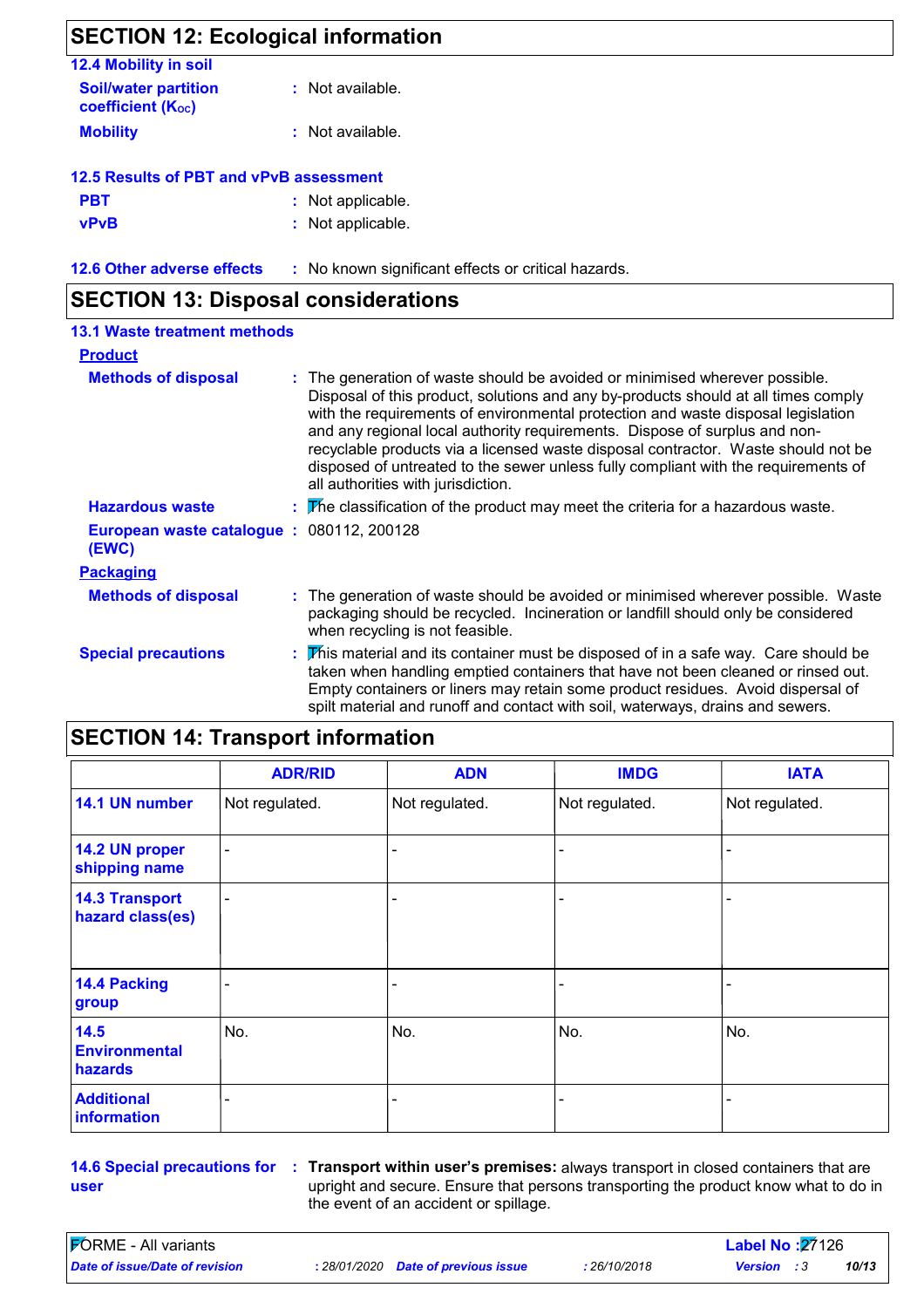## **SECTION 14: Transport information**

| <b>14.7 Transport in bulk</b>  | : N |
|--------------------------------|-----|
| according to Annex II of       |     |
| <b>Marpol and the IBC Code</b> |     |

**:** Not relevant/applicable due to nature of the product.

### **SECTION 15: Regulatory information**

| 15.1 Safety, health and environmental regulations/legislation specific for the substance or mixture |  |
|-----------------------------------------------------------------------------------------------------|--|
| EU Regulation (EC) No. 1907/2006 (REACH)                                                            |  |

**Annex XIV - List of substances subject to authorisation**

**:**

#### **Annex XIV**

None of the components are listed.

**Substances of very high concern**

None of the components are listed.

#### **Annex XVII - Restrictions on the manufacture, placing on the market and use of certain dangerous substances, mixtures and articles**

**Other EU regulations**

**Europe inventory :** Not determined.

**Ozone depleting substances (1005/2009/EU)**

Not listed.

**Prior Informed Consent (PIC) (649/2012/EU)**

Not listed.

#### **Seveso Directive**

This product is not controlled under the Seveso Directive.

**International regulations**

**Chemical Weapon Convention List Schedules I, II & III Chemicals**

Not listed.

**Montreal Protocol (Annexes A, B, C, E)**

Not listed.

**Stockholm Convention on Persistent Organic Pollutants**

Not listed.

**Rotterdam Convention on Prior Informed Consent (PIC)** Not listed.

#### **UNECE Aarhus Protocol on POPs and Heavy Metals**

Not listed.

| <b>15.2 Chemical safety</b> | This product contains substances for which Chemical Safety Assessments are still |
|-----------------------------|----------------------------------------------------------------------------------|
| assessment                  | required.                                                                        |

### **SECTION 16: Other information**

|                             | $\nabla$ Indicates information that has changed from previously issued version. |
|-----------------------------|---------------------------------------------------------------------------------|
| <b>Abbreviations and</b>    | $:$ ATE = Acute Toxicity Estimate                                               |
| acronyms                    | CLP = Classification, Labelling and Packaging Regulation [Regulation (EC) No.   |
|                             | 1272/2008]                                                                      |
|                             | DMEL = Derived Minimal Effect Level                                             |
|                             | DNEL = Derived No Effect Level                                                  |
|                             | EUH statement = CLP-specific Hazard statement                                   |
|                             | PBT = Persistent, Bioaccumulative and Toxic                                     |
|                             | PNEC = Predicted No Effect Concentration                                        |
| <b>FORME</b> - All variants | Label No: $27126$                                                               |